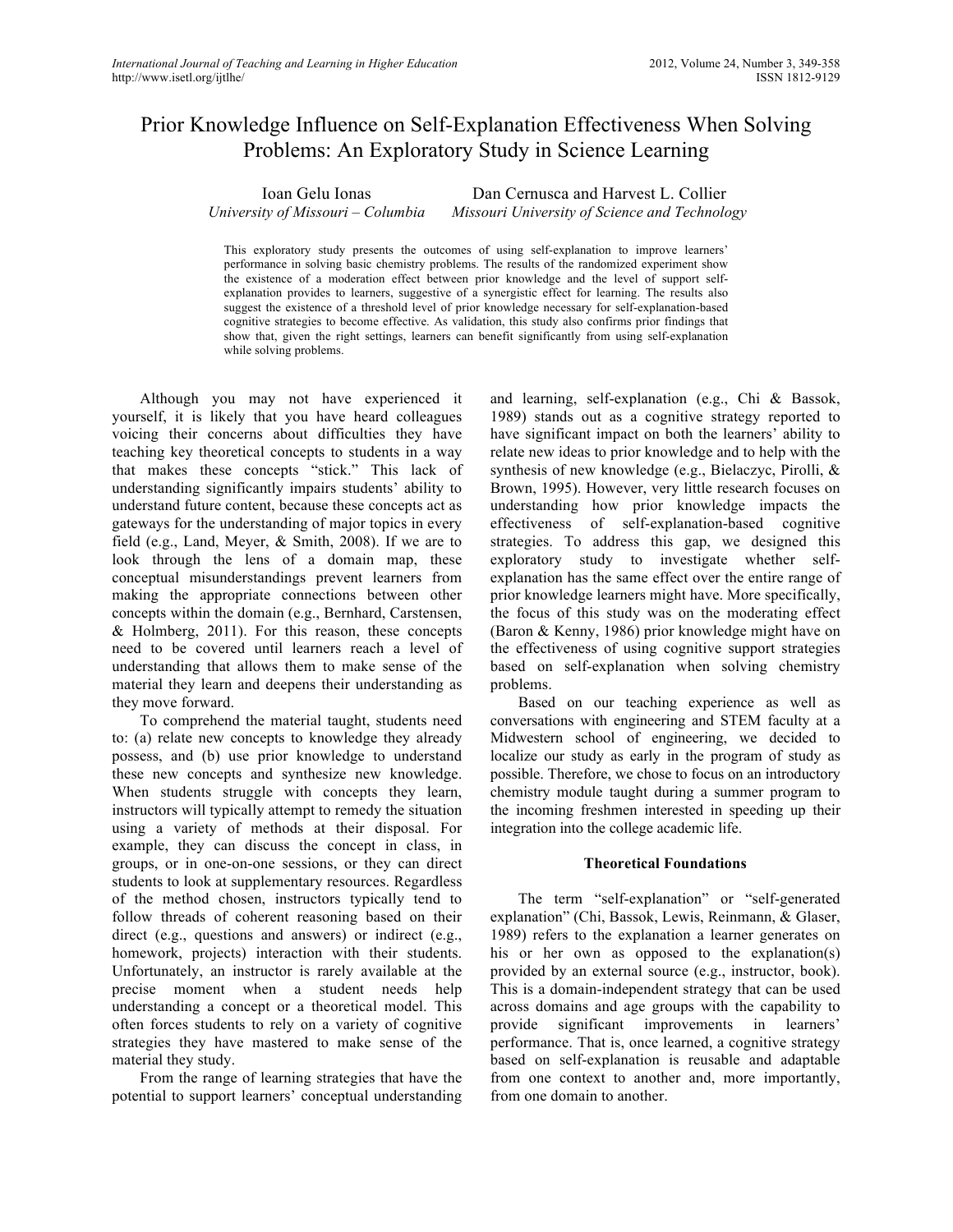Self-explanation is thought to be more effective than explanations provided by others or gathered by the learner from other sources (e.g., textbooks) because (a) it requires learners to actively elaborate their prior knowledge, thus triggering more constructive learning processes; (b) it is usually very well targeted to the learner's specific problem; and (c) it is always available exactly when and where the learner needs it. In science education, reported gains attributed to the use of cognitive strategies based on self-explanation are overwhelming, with self-explainers sometimes performing twice as well as non-self-explainers (Kastens & Liben, 2007). VanLehn, Jones, and Chi (1992) propose three possible explanations for why self-explanation works. First, self-explanation seems to persuade learners to detect and fill gaps in their own knowledge. Second, self-explanation seems to help learners to abstract solutions and procedures from the initial context in which they were generated to a more general description of the problem. Third, it seems to induce an analogical enhancement, a richer elaboration of the example or case, facilitating later analogical problem solving.

The effect of self-explanation has been investigated by numerous researchers on subjects taught in a variety of conditions and tasks. For example, Chi and Basok (1989) studied its influence on problem-solving in physics while Pirolli and Recker (1994) looked at computer programming. Lin and Lehman (1999) looked at experimental design while Kastens and Liben (2007) looked at map reading activities. Existing research documents the effectiveness of self-explanation based strategies across a variety of conditions. For example, Diderjean and Cauzinille-Marmèche (1997) studied its effectiveness when self-explanations are spoken aloud compared to when they happen only in one's head, and Aleven and Koedinger (2002) looked at it from the perspective of written versus type expression media. It also has been documented that self-explanation based strategies help with (Aleven & Koedinger, 2002) and without (Chi et al., 1989; Chi, De Leeuw, Chiu, & Lavancher, 1994) feedback on the correctness of the explanation.

From a theoretical perspective, self-explanation was studied in the context of gap-filling (Chi & Bassok, 1989; Lin & Lehmann, 1999; VanLehn et al., 1992), mental model revision (DeLeeuw & Chi, 2003), conflict detection and resolution during knowledge integration (Chi et al., 1994), and error detection and self-correction respectively (Kastens & Liben, 2007). By construct, scholars have looked at schema formation and casebased reasoning (Didierjean & Cauzinille-Marmèche, 1997), analogical enhancement (Reinmann & Neubert, 2000), visual/verbal integration (Aleven & Koedinger, 2002), construction of new knowledge (Chi et al., 1989; DeLeeuw & Chi, 2003; Wong & Lawson, 2002),

connection of principles to action (Lin & Lehmann, 1999), and situational model building (Kintsch, 1994).

Looking at self-explanation as a domainindependent strategy, Nathan, Mertz, and Ryan (1994) found that it works better for conceptual reasoning while providing only marginal advantage for procedural contexts. The same study also suggests that a decrease in performance occurs when cognitive load increases, such as is the case for solving complex problems.

Bielaczyc et al. (1995) show that self-explanation is a strategy most high-performance students use, for example, when linking current concepts to prior knowledge. In their studies, they found that the effectiveness of the strategy depends on the learners' domain-general and domain-specific knowledge, the comprehensiveness of the problem being studied, and the state of the students' evolving understanding.

It has also been found that performance improved with either guiding students through the selfexplanation process (e.g., Bielaczyc et al., 1995) or prompting them to self explain (Chi et al., 1989). Therefore, tutoring is an area where self-explanationbased cognitive strategies can be used successfully. While some studies on self-explanation show that most learners do not spontaneously use self-explanation (Conati & VanLehn, 2000), other studies suggest that learners seem to start self-explaining more effectively when they are guided or prompted to do so (Bielaczyc et al., 1995). This suggests that self-explanation is capable of improving the effectiveness of the tutoring sessions in problem solving through more intense conceptual engagement of the students. As an example, Chi (1996) successfully used strategies involving selfexplanation in tutoring students to solve mechanics problems. In this case, the tutor's actions that prompted the co-construction of knowledge (which includes selfexplanation) proved to be both beneficial in achieving deep learning and capable of helping learners overcome misconceptions. Therefore, providing the tutees with support and opportunities will help them successfully construct answers on their own.

The use of self-explanation-based cognitive strategies proved also to be beneficial in online environments. One of the attempts in using an online environment to scaffold the use of self-explanation was undertaken by Atkinson, Renkl, and Merrill (2003), who asked learners who were solving problems about probabilities to specify the principle(s) that applied to the problem they were working on. In this case, a surprisingly simple procedure—prompt the participants to choose the principle underlying the problem from a drop-down box—produced medium to strong effects on both near and far transfer tasks. These are only two example of how self-explanation was used successfully in online environments to improve learners' performance. The interventions used in both cases are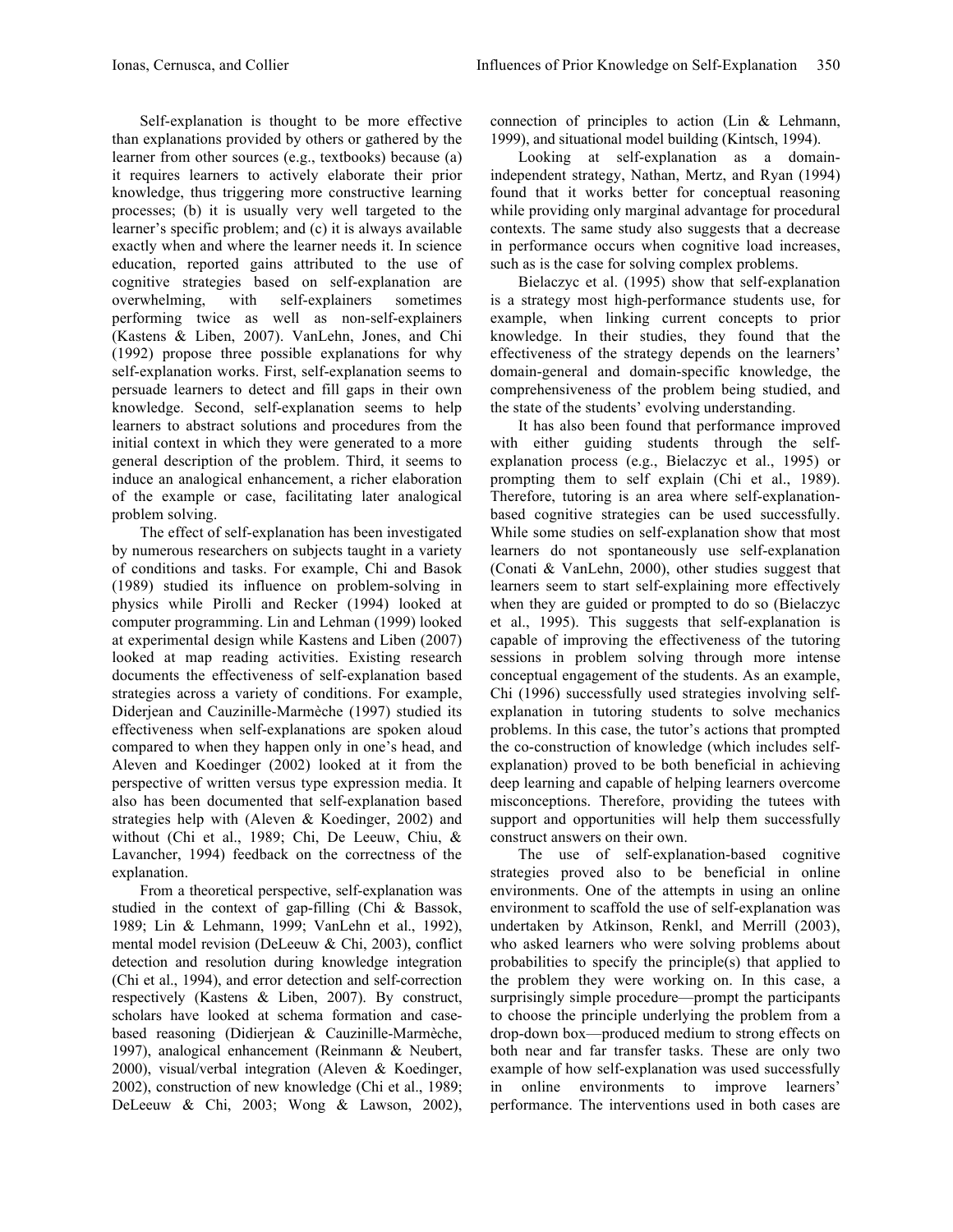simple. What was important for success was the way these interventions were implemented to support learners' effective use of self-explanation strategies.

Our research was developed to target the same characteristics. In our study we used prompting questions to elicit self-explanation at different stages in the learner's path toward the solution. The challenge was to find: (a) how to construct these questions so that they were not leading directly to the solution, and (b) how to time them to produce the expected effect, the occurrence of self-explanation.

#### **Instructional Context**

As mentioned earlier, based on our own teaching experience and following conversations with engineering and Science, Technology, Engineering, and Mathematics (STEM) faculty, we decided to localize our study as early in the program of study as possible. Originally looking at freshman courses we found an even better opportunity: a three-week intensive summer program designed for incoming freshmen.

Incoming students often face difficulties in moving from learning strategies they used in high school to strategies that are effective for learning in college. These difficulties seem to be more apparent in engineering and science programs where abstract knowledge and the skills needed to master it are critical to achieving academic success. Among these difficulties, students face a major challenge to build and successfully use deep reasoning skills. In the long run, failure to address this challenge at an institutional level results in poor student retention, which, in turn, contributes to a decrease in the attractiveness of engineering and science programs. In response, a Midwestern college of engineering offers incoming students the opportunity to enroll in a threeweek summer program focused on the transition from high school to college instruction. For incoming students, this program provides an excellent opportunity to learn about coursework expectations in mathematics, chemistry, and English, as well as about campus life and community involvement. Increasing enrollment in this summer program is evidence of its positive impact for incoming students. In addition, the program provides the students with the opportunity to earn three credit hours towards their academic degree.

Of the three modules mentioned above, we decided to focus our study on the introductory chemistry module. The objective of this module was to engage students in a comprehensive study of general principles of chemistry. The module emphasizes chemical nomenclature, periodicity of elements, chemical reactions and stoichiometry, chemical bonding, and possible applications. For this module, students work on homework assignments, take pop quizzes and formal examinations, and are graded for their performance.

# **Research Questions**

The main objective of this research study was to investigate if self-explanation has the same effect over the range of prior knowledge levels learners had when they enrolled in the course. While, as previously explained, existing research studies suggest that the use of self-explanation has a significant positive impact on the learners' performance, we wanted to discover whether this strategy had a positive impact on students' performance specifically in solving chemistry problems. The research questions were:

- 1. Does the use of self-explanation as cognitive support strategy increase learners' performance when solving basic chemistry problems?
- 2. How does the effectiveness of self-explanation as a cognitive support strategy relate to the level of self-reported prior knowledge?

# **Methods and Methodologies**

# **Participants**

At the time of this study, 80 incoming freshmen were enrolled in the intensive summer preparatory program. The task for this study, designed together with the course instructor, asked the students to solve a short chemistry problem. While this group of future engineering students was expected to have a certain level of knowledge in the field of chemistry, to ensure equal training that would allow them to address the task, we scheduled this study at the end of the chemistry track in the summer program.

Participation was voluntary and rewarded with extra points towards their chemistry section grade. Fifty-two students completed all the required tasks. No outliers were found and normality was a strong assumption for the group (one-sample Kolmogorov-Smirnov test shows  $p > 0.05$  for all continuous variables).

# **Research Design and Procedure**

A two-group between-subjects completely randomized experimental design was used in this study (Keppel, 1991). Each participant was randomly assigned to one of two experimental conditions, control or treatment. The experiment was conducted using a webbased research instrument designed and developed by the researchers for this study. The web application automatically assigned the participants to one of the two experimental groups. Of the 52 students who completed all of the required tasks, 29 students were in the control group and 23 students in the treatment group.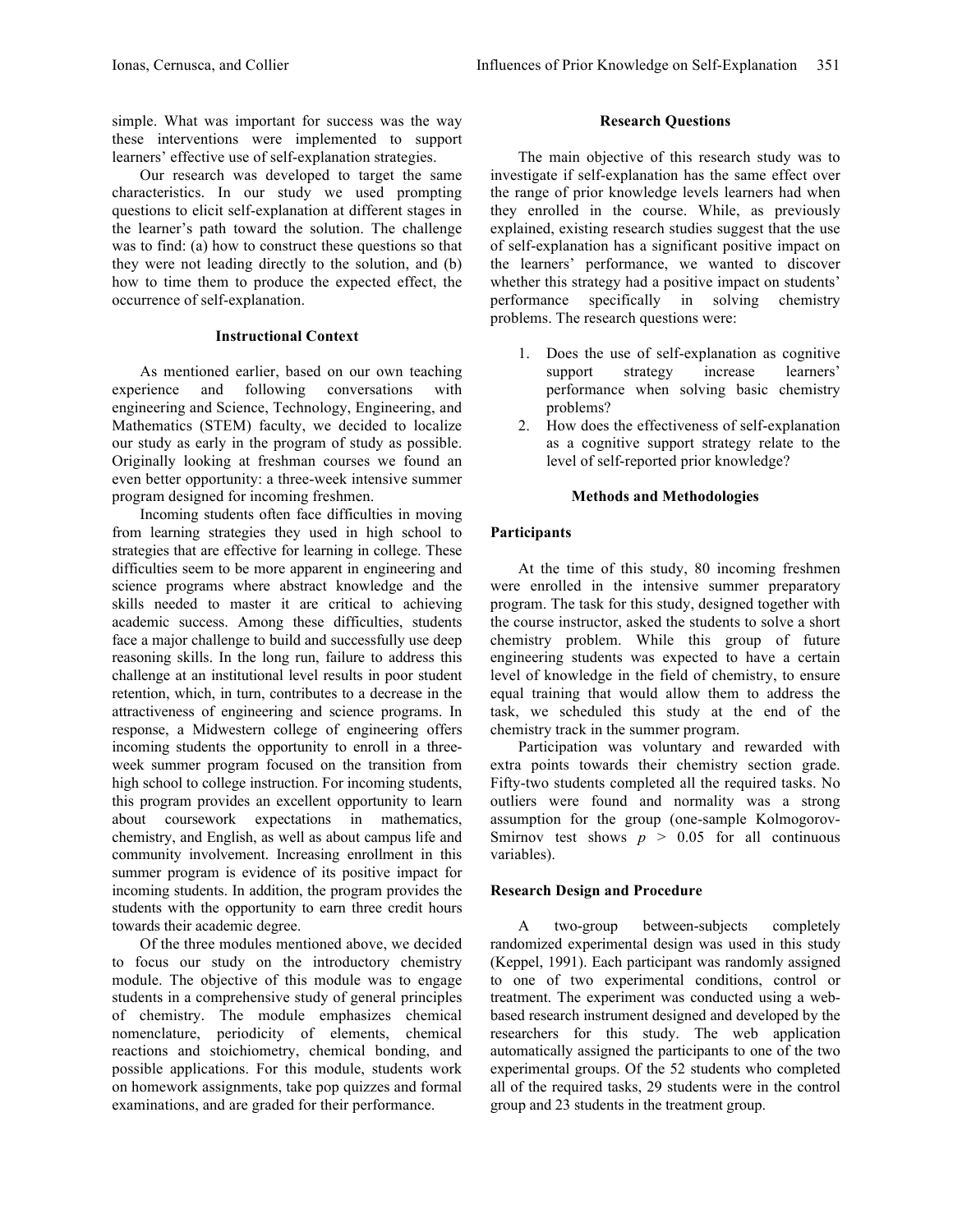The participants in both groups were asked to solve the chemistry problem described below:

Adrenaline, also referred as epinephrine, is a sympathomimetic monoamine that is produced by the adrenal gland. This stress hormone, when secreted into the bloodstream, rapidly prepares the body for action in emergency situations. It increases heart rate and stroke volume, dilates the pupil, and constricts arterioles in the skin and gastrointestinal tract while dilating arterioles in skeletal muscles. It elevates the blood sugar level by increasing catabolism of glycogen to glucose in the liver, and at the same time begins the breakdown of lipids in fat cells.

The students in the control groups were asked to answer the following question: "Given that adrenaline contains three oxygen moles, 13 hydrogen moles, nine carbon moles, and one nitrogen mole, which is its chemical formula?"

While the participants in the control group were only prompted to answer the question, those in the treatment group were asked, before having the opportunity to provide an answer to the above question, to answer three guiding questions:

- 1. What type of chemical compound is adrenaline?
- 2. How does belonging to this type of chemical compounds influence the way chemical formulae are written?
- 3. How do you write the formula for this type of compound?

These questions were developed in collaboration with the instructor and were aimed at engaging the participants' self-explanation behavior. They were intended to emulate the causal structures an expert would activate when answering this type of questions. Previous studies (e.g., Bielaczyc et al., 1995) have shown this type of guiding questions to be effective in engaging students in self-explanation behavior.

After having the opportunity to provide an answer to the chemistry question, the participants in both treatment and control groups were asked to indicate: (a) how confident they were that their answer was correct, and (b) how familiar they were with the field of organic chemistry. To answer the above self-evaluation questions, students were provided with a virtual slider that could be placed anywhere between 0 (*low*) and 100 (*high*). The rationale behind the decision to use selfreported prior knowledge (second research question) is presented below when the independent variables included in this study are described. Finally, the participants were asked several questions related to

their individual learning characteristics as well as demographic information.

### **Dependent Variables**

Two categories of measures were used in this study. The first category included measures of students' performance and the associated confidence that the answer they provided was correct. The performance was measured as a binary outcome, where a value of 0 was assigned to an incorrect answer and a value of 1 to a correct one. In addition, participants' confidence in the correctness of their answer was generated as a continuous variable ranging between 0 (*low* or *no confidence*) and 100 (*complete confidence*). To control for the students "guessing" the correct answer and to better reflect the strength of their mental model of the problem they were asked to solve, an adjusted performance score was computed combining the binary score (0 or 1) with the self-reported confidence levels as follows:

- Adjusted Performance =  $(-1)$  \* Confidence when answer is incorrect  $+100$
- Adjusted Performance = Confidence when the answer is correct  $+100$

That is, the dependent variable (i.e., Adjusted Performance) was always positive, with a range from 0, when the participant answered the question incorrectly but indicated that s/he was certain that the answer was correct, to 200, when the participant answered the question correctly and was also certain that the answer s/he provided was correct.

The second category of dependent variables was aimed at determining if the two groups, control and treatment, had similar individual characteristics. Motivation and academic efficacy were measured using an instrument adapted from Midgley, Kaplan, Middleton, Maehr, Urdan, and Anderman (1998). For these constructs, a 5-point Likert scale was used, with the final value computed as the mean of all items included in the scale. This final value varied from 1 (*low*) to 5 (*high*) for each construct.

#### **Independent Variables**

The two independent variables used were the participant assignment to the experimental group and respectively self-reported prior knowledge of chemistry. The experimental group variable has two levels, one for each of the two experimental conditions. The self-reported prior knowledge of chemistry was collected as a continuous variable ranging from 0 *(low* or *no prior knowledge*) to 100 (*high familiarity*) with the field.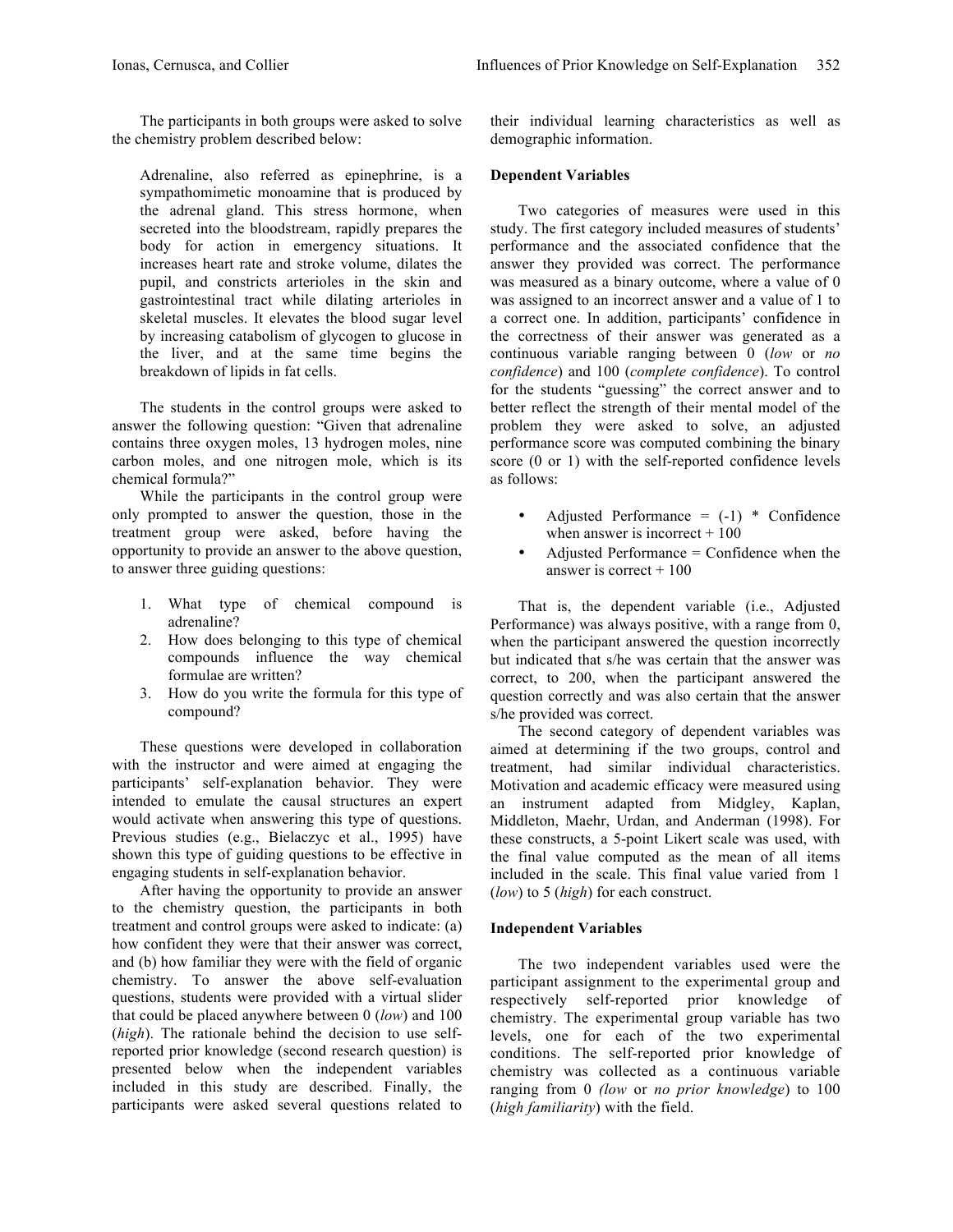Researchers' opinions on the validity of selfreporting in assessing one's own knowledge are divided. While an objective assessment of prior knowledge would have been preferable, the limitations of this study, such as the short time students had available to complete this module and limited possibilities to include more extensive testing within it, prevented us from using a more objective measure for this variable. The students participating in this research worked through almost all of the course content, had homework to do, solved problems, and took tests, all activities for which they received feedback from their instructor. In this context we expected that the self-reported prior knowledge would account not only for the opinion about self, but also for the feedback from the instruction and peer assessment. This decision is also supported by existing research studies and meta analyses which report, for example, that no consistent over- or underestimation was found in self-assessment (e.g., Boud & Falchikov, 1989) and that broad agreement between self-assessment and objective knowledge can be observed (e.g., Ackerman, Beier, & Bowen, 2002).

Table 1 summarizes the statistical characteristics of the continuous variables included in this study.

#### **Results and Interpretation**

#### **Group Homogeneity**

One-way ANOVA analysis with one betweengroups factor was used to test the homogeneity of the two experimental groups. No statistically significant differences were found between students' learning characteristics in the two experimental groups as measured by academic efficacy,  $F(1,49) = 1.16$ ,  $p = .29$ , motivation goal orientation,  $F(1,49) = .63$ ,  $p = .43$ , and self-reported prior knowledge of chemistry,  $F(1,50)$  = 2.54,  $p = 0.12$ . Therefore, the two randomly created groups can be considered to share similar entry-level learning characteristics.

#### **Chi-Square Tests**

To study the impact the use of self-explanation based cognitive strategies has on learners' performance on solving chemistry problems, a chi-square test was initially run for the dependent variable in its categorical form. The analysis shows that significantly more participants in the treatment group, those who were prompted to self-explain, answered correctly when compared to the participants in the control group,  $X^2(1, N)$  $= 52$ ) = 6.32, *p* < .05. This result provides firm support for an improvement in learners' performance when they use self-explanation while solving chemistry problems.

## **Logistic Regression Analysis**

Looking at the raw categorical data, logistic regression analysis (Bewick, Cheek, & Brown, 2005; Hosmer & Lemeshow, 2000) was used to study the moderating effects of prior knowledge on the effectiveness of using self-explanation based cognitive strategies. The results of this analysis, shown in Table 2, suggest the existence of an interaction effect between the treatment condition (use of self-explanation) and self-reported prior knowledge, thus warranting a finer-grained analysis using the adjusted score (continuous data).

## **Regression Analysis**

We used linear regression analysis to examine how the self-explanation impact on performance relates to prior knowledge as reported by the learners. The adjusted score was the dependent variable, the treatment condition was the categorical variable treated as dummy variable (coded with 1 for the treatment group and 0 for the control group), and self-reported prior knowledge of chemistry was the moderating variable. The analysis focused on the moderating effect prior knowledge has on the relationship between the adjusted score and the treatment condition. The reason for choosing the adjusted score for this analysis is its ability to enhance the value of a categorical true or false answer to account for the students' confidence in the validity of the answer they provided and thus better reflect the strength of their mental model of the concepts foundational to their problem solving.

The bivariate correlations revealed the treatment condition as being the only significant predictor for the adjusted score ( $r = 0.37$ ,  $p < 0.05$ ). In a first step the adjusted score was regressed on the treatment and the self-reported level of chemistry knowledge. The resulted regression equation accounted for 15% of the variance in the adjusted score,  $F(2,49) = 4.16$ , *p* < 0.05. Only the treatment condition variable had a significant beta weight ( $\beta$  = 0.39,  $p$  < 0.05).

In a second step, the interaction between the treatment condition (use of self-explanation) and the selfreported prior knowledge of chemistry was introduced as a predictor. Mean centered values for self-reported chemistry knowledge were used in the analysis. The results show that the interaction term between the treatment condition and self-reported prior knowledge of chemistry explained a significant increase in the adjusted score,  $\Delta R^2 = 0.16$ ,  $F(1,48) = 11.06$ ,  $p < 0.05$ . Therefore, we can conclude that prior knowledge of chemistry, as reported by the participants, is a significant moderator of the relationship between the experimental condition and the adjusted score (Table 3).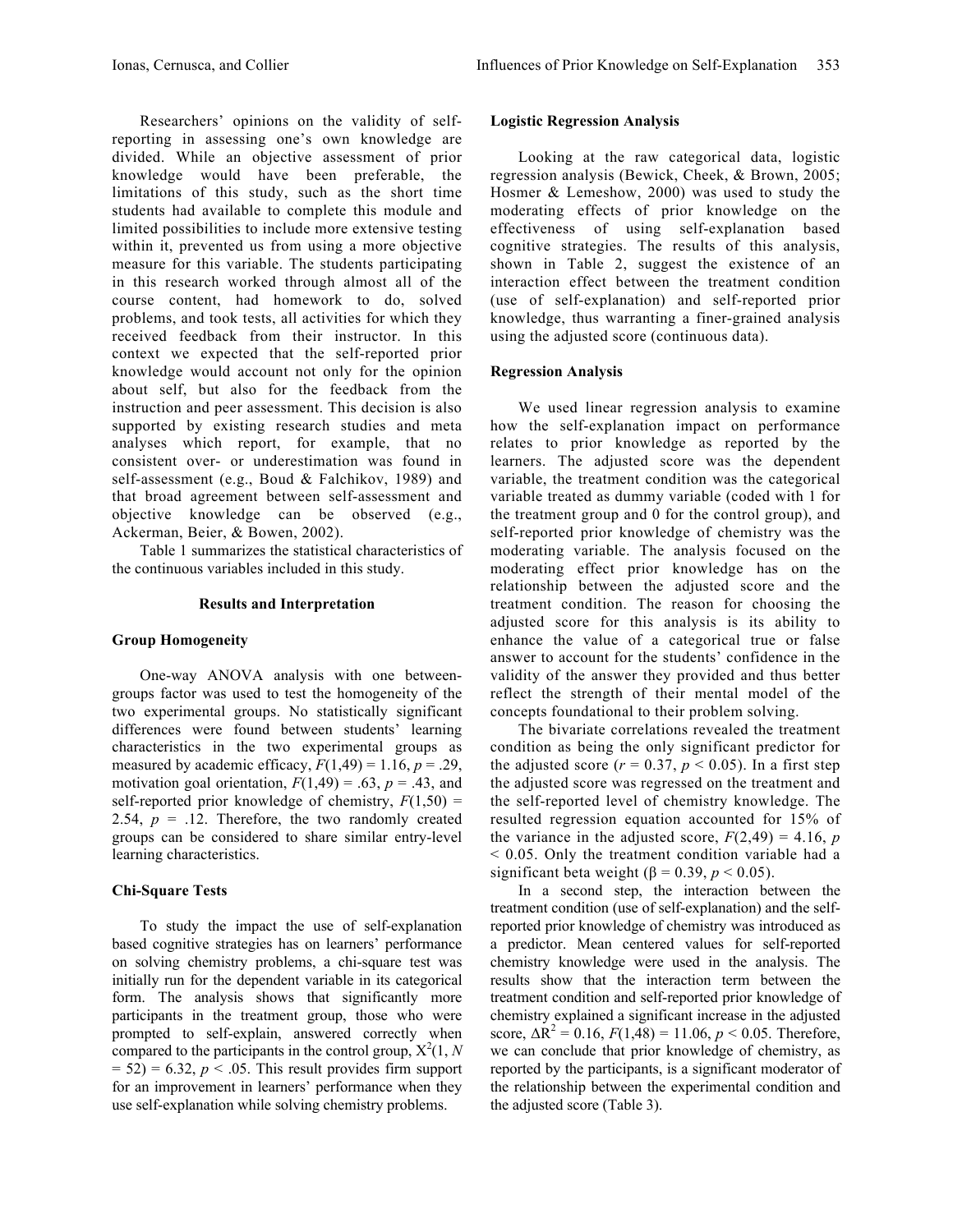| Means, Standard Deviations, and Pearson Correlations for Continuous Variables |        |       |  |        |         |         |  |
|-------------------------------------------------------------------------------|--------|-------|--|--------|---------|---------|--|
|                                                                               |        |       |  |        |         |         |  |
| 1. Adjusted Performance Score                                                 | 111.22 | 73.75 |  | $.29*$ | .29*    | 0.01    |  |
| 2. Academic Efficacy                                                          | 4.12   | .58   |  |        | $.52**$ | 0.14    |  |
| 3. Motivation Goal Orientation                                                | 3.93   | .64   |  |        |         | $-0.02$ |  |
| 4. Self-reported Prior Knowledge                                              | 44.78  | 37.01 |  |        |         |         |  |
|                                                                               |        |       |  |        |         |         |  |

Table 1

*Note:* \* p < .05, \*\* p < .01

Table 2 *Results of the Logistic Regression Analysis* Predictor  $\beta$  SEβ Wald  $X^2$  *df p* e  $e^{\beta}$ Constant 501 1 0.691 0.691 0.390 3.140 1 0.076 0.501 Treatment condition (1) by Self-reported prior knowledge (1)  $1.480$   $.522$   $8.024$  1  $.005**$  4.393 Total  $X^2$  *df p* Overall model evaluation  $\mu$  10.578 1 .001\*\* Goodness of fit Hosmer & Lemeshow test<sup>c</sup> 1.328 1 .249

*Note.* <sup>a</sup> The analysis was conducted using SPSS's Binary Logistic Regression with backwards elimination process. The elimination process continued until the most parsimonious model was reached. The significance level was set at 0.05. Cox and Snell  $R^2 = 0.191$ , Nagelkerke  $R^2 = 0.255$ . The elimination process took place in three steps. The model significance was 0.006 in the first step, 0.003 in the second step, and  $0.001$  in the third step.  $\frac{b}{p}$  < 0.05 means there is adequate fit of the data to the model, meaning that at least one predictor is significantly related to the response variable.  $c_A$  finding of non-significance indicates that the model adequately fits the data. \*\* p < 0.01.

| Summary or Regression Analysis    |              |          |  |  |  |  |  |
|-----------------------------------|--------------|----------|--|--|--|--|--|
|                                   | Beta Weights |          |  |  |  |  |  |
| Predictor                         |              |          |  |  |  |  |  |
| Treatment $(A)$                   | .41          | $3.35**$ |  |  |  |  |  |
| Self-reported prior knowledge (B) | $-.26$       | $-1.59$  |  |  |  |  |  |
| $A * B$                           | .54          | $3.33**$ |  |  |  |  |  |
| Model Summary                     | $R^2 = 31**$ |          |  |  |  |  |  |

Table 3

The unstandardized simple slope of adjusted score for the treatment group was +1.55 and the unstandardized simple slope for the control group was -0.71. The simple slope analysis (Aiken & West, 1991) indicated that the positive slope for the treatment group was statistically significant,  $t(48) = 3.01 > t_{cr}(40) =$ 2.707,  $p < 0.01$ , while the negative slope of the control group was not statistically significant (Figure 1).

As a domain-independent cognitive strategy that allows learners to relate new ideas to knowledge they already possess so that they can understand new concepts and synthesize new knowledge, selfexplanation, or self-generated explanation, refers to the explanation a learner generates on his or her own as opposed to the explanation provided by an external

source. It is a reusable cognitive strategy that can be utilized across domains and age groups, capable of producing significant improvements in learner performance. It actively triggers constructive learning processes, better targets the problem, and is always available when needed. Self-explanation works by persuading learners to detect and fill gaps in their knowledge, by helping them abstract solutions and procedures from the current context, and by facilitating analogical problem solving.

#### **Discussion and Implications**

With little research on understanding how prior knowledge affects the effectiveness of self-explanation-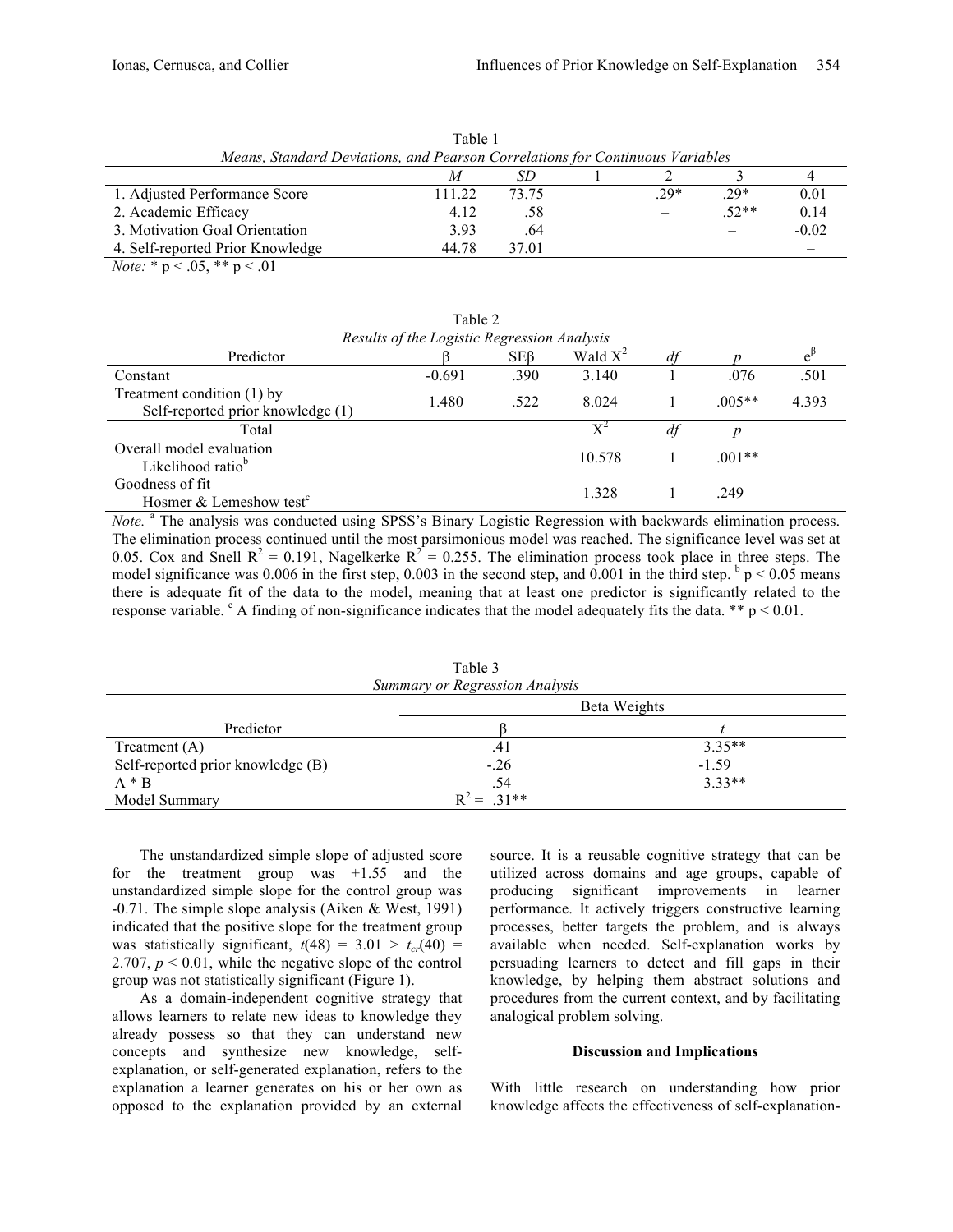

Figure 1 *Moderating Effect of Self-Reported Prior Knowledge on the Effectiveness of Using Self-Explanation as Cognitive Support Strategy*

based cognitive strategies, this study was focused on better understanding the moderating effect prior knowledge has on the effectiveness of using cognitive support strategies based on self-explanation when solving chemistry problems. The results of this study confirm prior findings showing that learners can benefit from using self-explanation. They also show that there is a moderating effect of prior knowledge on the effectiveness of self-explanation for chemistry problem-solving.

The interaction between prior knowledge of chemistry and the effectiveness of self-explanation seems to be twofold. On one hand, the higher the self-reported knowledge of chemistry, the more powerful the effect of self-explanation is. That is, the use of strategies based on self-explanation tends to help learners better incorporate their prior knowledge in their current activities by "forcing" them to consider it when on task.

On the other hand, for these strategies to be effective, learners need to reach a certain level of prior knowledge, a threshold. That is, when the students have little prior knowledge of the domain, using selfexplanation seems to hinder performance rather than help learners. The explanation of the existence of a threshold, as suggested by this study, could be related to the fact that while learners might have an understanding of the disparate concepts that would allow them to make sense of the new information they encounter, they are not yet aware of the relationships

among these concepts. That is, students might understand the concepts individually, but they cannot yet link them together. Therefore, when learners attempt to self-explain, they search for similar situations, concepts, or processes in their prior knowledge in order to construct new knowledge or solve new problems. When there is a weak prior knowledge foundation, the entire process falters. Unfortunately, the number of participants and the extent of this study prevented us from performing a more finegrained analysis. It is for future research to investigate in more depth the nature and level of this prior knowledge threshold that makes self-explanation-based cognitive strategies effective.

There are implications for the instructional design process in finding a threshold from which the use of selfexplanation becomes effective. That is, while selfexplanation can be used to increase the effectiveness of, for example, tutoring and review sessions or short transfer problems through more intensive cognitive engagement of the students during the various learning activities, it should not be suggested or introduced too early in the learning cycle. It would be therefore advisable to use other cognitive support tools and methods capable of helping learners in the early stages of the learning process, to bring them to the level of knowledge that would make the use of self-explanation effective.

Also, since self-explanation is a domainindependent cognitive strategy, the upside is that once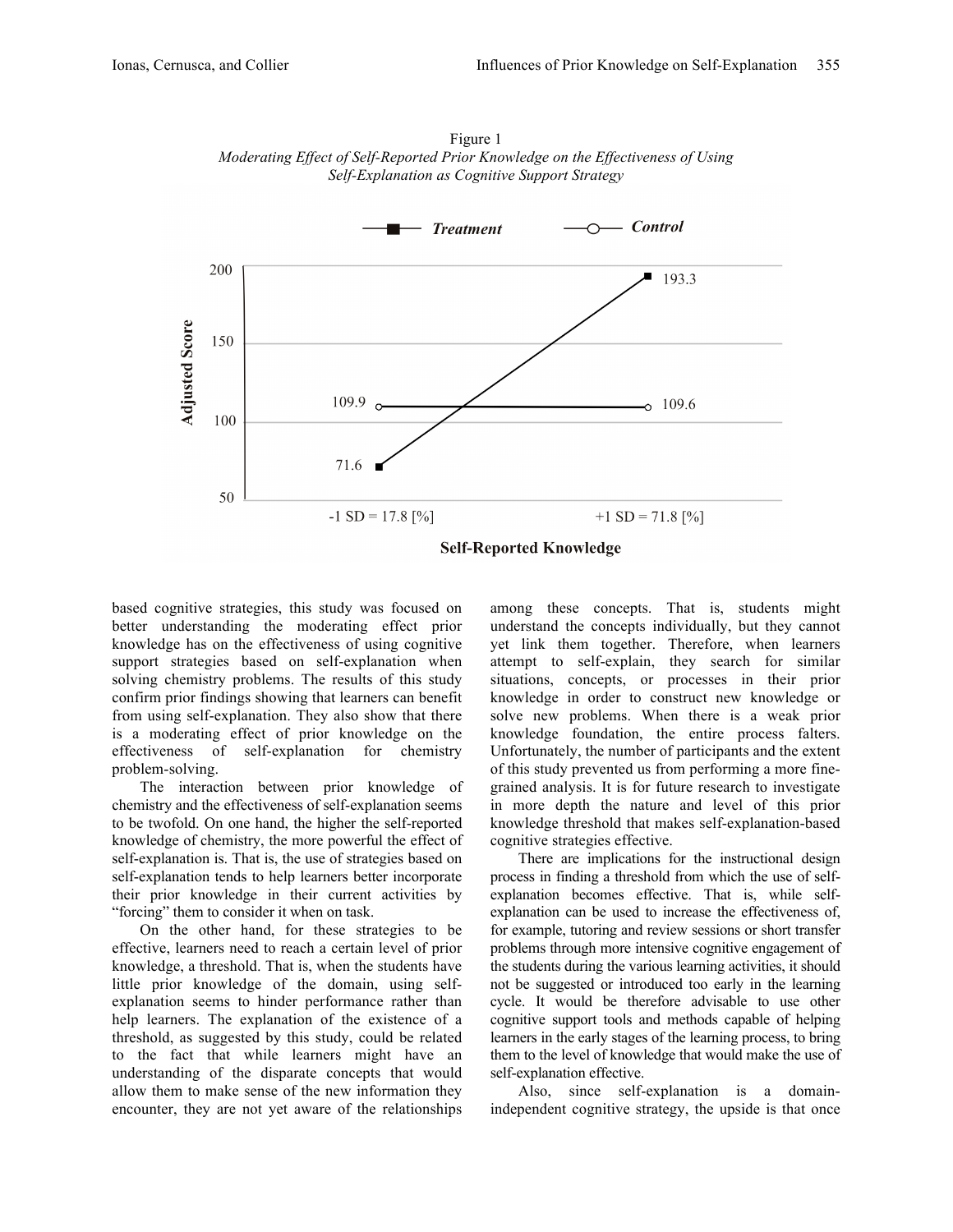learned, students would probably attempt to use it in other fields and apply it to other problems. The downside is that while progression through the curriculum will improve learners' domain-general knowledge, domain-specific knowledge is still needed to make self-explanation work, which might render the strategy ineffective when learners are just beginning to study a domain. Therefore, the instructional design process needs to account for such tendency and implement safeguards that would keep learners away from using this strategy until appropriate.

In essence, our findings suggest that when implementing self-explanation-based strategies in the classroom, the first step should be a thorough assessment of the learners' prior knowledge. Based on this assessment the instructor can then decide how to introduce self-explanation-based cognitive strategies. For example, when asking the students to solve a new type of problem, the instructor can start by providing students with more specific guiding questions. Typically, good guiding questions will compel students to start by reviewing the relevant content needed to solve the problem rather than directly starting to solve that problem. After the students get a grasp on how it works, the instructor can start implementing general prompts aimed at eliciting the self-explanation behaviors, and he or she can ask the students to use these prompts on their own whenever they have to solve a problem. The long-term goal is for the students to be able to activate self-explanation strategies on their own when facing tasks requiring solving problems.

Another possible strategy is to have the instructor introduce self-explanation by using a constrained argumentation structure. That is, students will use predesigned prompts to help them build an argument for their path to the solution. Therefore, with this strategy the predesigned argumentation prompts are what elicit students' self-explanation behavior.

Unfortunately, as prompts to self-explain are highly dependent on the topic and field of study, there is no universal recipe for how to design them, especially in the initial stages of introducing this strategy. The prompting questions can range from general (e.g., "What theory or theories might be involved in finding the solution?" "What principles should be used in the context of this problem?") to specific questions, similar to those we used in this study (e.g., "What type of chemical compound is adrenaline?" "How does belonging to this type of chemical compounds influence the way chemical formulae are written?"). It is ultimately the instructor's task to find the best way to elicit the self-explanation behavior, depending on both students' range of prior knowledge and the specific elements of the field of study.

Nevertheless, if the objective is, aside from helping students be better problem-solvers in a certain area, to

help them learn a strategy that they could use in the future to solve problems, we suggest using a progression approach. That is, the instructor will start with simple and focused questions when a topic or problem type is new, and he or she will gradually move towards generic questions later on in the instructional process. Using this approach, in the initial stages students will have the opportunity to learn the benefits of using this strategy while in the final stages they will learn how to generalize it to other fields of study.

Looking forward, future research should take a closer look at the nature and level of the threshold level in prior knowledge that makes self-explanation-based cognitive strategies effective. It should also look at how various characteristics of the elicitation prompts (e.g., focus, atomicity, concept versus process targeting) influence learners' performance. For example, in science and engineering, where question asking is frequently used in classroom-based activities, research could look at the effect of generic versus specific prompts or at how timing of the questions could affect the strategy's effectiveness.

# **References**

- Ackerman, P. L., Beier, M. E., & Bowen, K. R. (2002). What we really know about our abilities and our knowledge. *Personality and Individual Differences, 33*(4), 587-605. doi:10.1016/S0191- 8869(01)00174-X
- Aiken, L. S., & West, S. G. (1991). *Multiple regression: Testing and interpreting interactions*. Thousand Oaks, CA: Sage.
- Aleven, V., & Koedinger, K. (2002). An effective metacognitive strategy: Learning by doing and explaining with a computer-based cognitive tutor. *Cognitive Science, 26*, 147-179. doi:10.1016/ S0364-0213(02)00061-7
- Atkinson, R. K., Renkl, A., & Merrill, M. M. (2003). Transitioning from studying examples to solving problems: Effects of self-explanation prompts and fading worked-out steps. *Journal of Educational Psychology, 95*(4), 774-783. doi:10.1037/0022- 0663.95.4.774
- Baron, R. M., & Kenny, D. A. (1986). The moderatormediator variable distinction in social psychological research: Conceptual, strategic, and statistical considerations. *Journal of Personality and Social Psychology, 51*(6), 1173-1182. doi:10.1037/0022-3514.51.6.1173
- Bernhard, J., Carstensen, A. K., & Holmberg, M. (2011). Analytical tools in engineering education research: The "learning complex concept" model, threshold concepts and key concepts in understanding and designing for student learning. *Proceedings of the Research in Engineering Education Symposium, Madrid, Spain*, 1-6.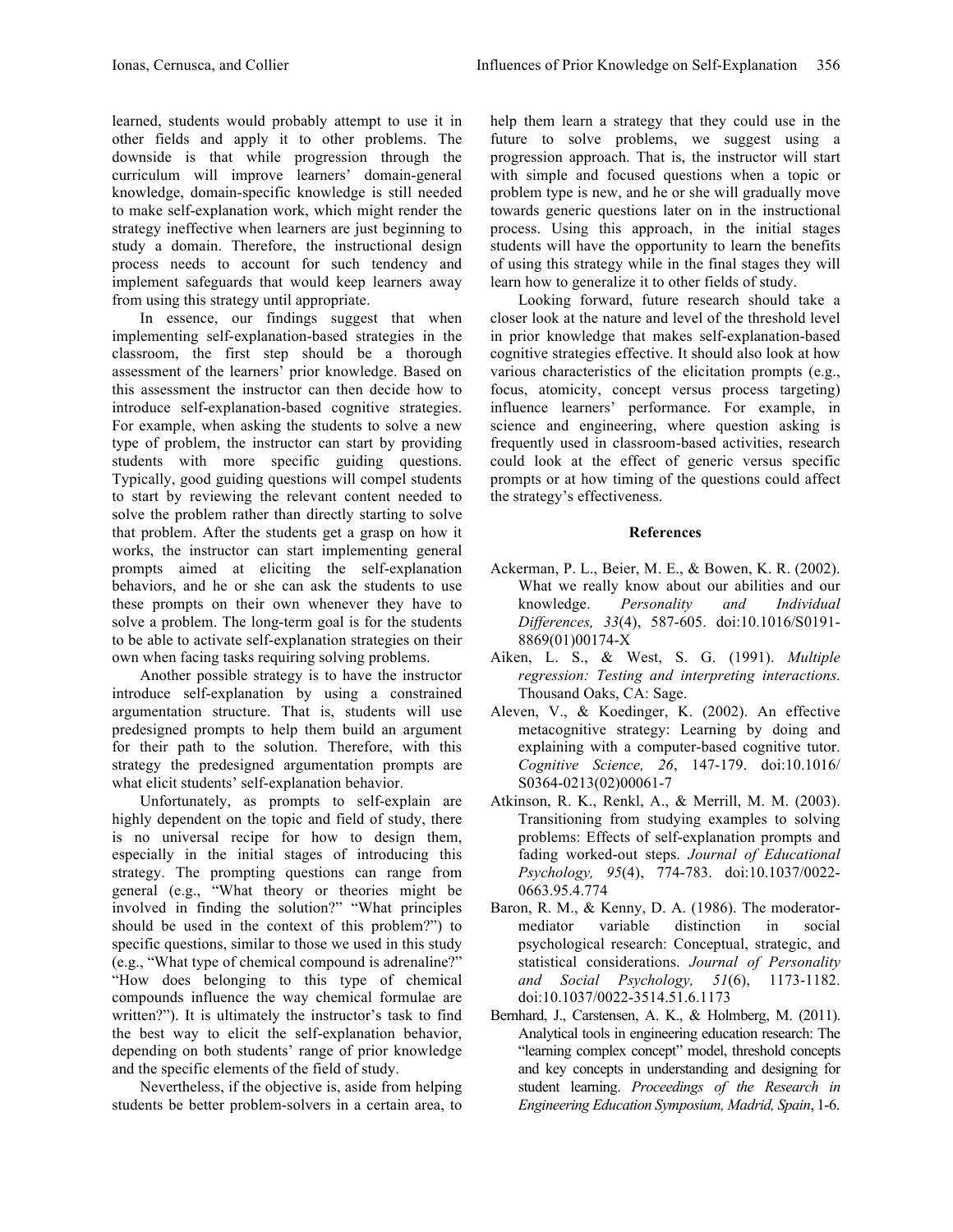- Bewick, V., Cheek, L., & Brown, A. I. (2005). Statistics review 14: Logistic regression*. Critical Care, 9*(1), 112-118.
- Bielaczyc, K., Pirolli, P. L., & Brown, A. L. (1995). Training in self-explanation and self-regulation strategies: Investigating the effects of knowledge acquisition activities on problem solving. *Cognition and Instruction, 13*(2), 221-252. doi:10.1207/s1532690xci1302\_3
- Boud, D., & Falchikov, N. (1989). Quantitative studies of student self-assessment in higher education: A critical analysis of findings. *Higher Education, 18*(5)*,* 529-549. doi:10.1007/BF00138746
- Chi, M. T. H. (1996). Constructing self-explanations and scaffolded explanations in tutoring. *Applied Cognitive Psychology*, *10*(7), 33-49. doi:10. 1002/(SICI)1099-0720(199611)10:7<33::AID-AC P436>3.0.CO;2-E
- Chi, M. T. H., & Bassok, M. (1989). Learning from examples via self explanations. In L. B. Resnick (Ed.), *Knowing, learning and instruction: Essays in honor of Robert Glaser* (pp. 251-282). Mahwah, NJ: Lawrence Erlbaum.
- Chi, M. T. H., Bassok, M., Lewis, M., Reinmann, P., & Glaser, R. (1989). Self-explanations: How students study and use examples in learning to solve problems. *Cognitive Science, 13*(2), 145-182. doi:10.1207/s15516709cog1302\_1
- Chi, M. T. H., De Leeuw, N., Chiu, M.-H., & Lavancher, C. (1994). Eliciting self-explanations improve understanding. *Cognitive Science*, *18*(3), 439-477. doi:10.1207/s15516709cog1803\_3
- Conati, C., & VanLehn, K. (2000). Toward computerbased of meta-cognitive skills: A computational framework to coach self-explanation. *International Journal of Artificial Intelligence in Education, 11,* 389-415.
- DeLeeuw, N., & Chi, M. T. H. (2003). Selfexplanation: Enriching a situation model or repairing a domain model? In G. Sinatra & P. Pintrich (Eds.), *International conceptual change* (pp. 55-78). Mahwah, NJ: Lawrence Erlbaum.
- Didierjean, A., & Cauzinille-Marmèche, E. (1997). Eliciting self explanations improves problem solving: What processes are involved? *Cahiers de Psychologie Cognitive/Current Psychology of Cognition, 16*, 325-351.
- Hosmer, D. W., & Lemeshow, S. (2000). *Applied logistic regression* (2nd ed.). New York, NY: John Wiley and Sons.
- Kastens, K. A., & Liben, L. S. (2007). Eliciting selfexplanations improves children's performance on a field-based map skills task. *Cognition and Instruction, 25*(1), 45-74. doi:10.1080/ 07370000709336702
- Keppel, G. (1991). Design and analysis: A researcher's handbook. (3rd ed.). Englewood Cliffs, NJ: Prentice-Hall.
- Kintsch, W. (1994). Text comprehension, memory and learning. *American Psychologist, 49*(4), 294-303. doi:10.1037//0003-066X.49.4.294
- Land, R., Meyer, J. H. F., & Smith, J. (2008). *Threshold concepts within the disciplines*. Rotterdam, The Netherlands: Sense.
- Lin, X. D., & Lehmann, J. D. (1999). Supporting learning of variable control in a computer-based biology environment: Effects of prompting college students to reflect on their own thinking. *Journal of Research in Science Teaching, 36*(7), 837-858. doi:10.1002/(SICI)1098-2736(199909)36:7<837:: AID-TEA6>3.3.CO;2-L
- Midgley, C., Kaplan, A., Middleton, M., Maehr, M. L., Urdan, T., & Anderman, L. H. (1998). The development and validation of scales assessing students' achievement goal orientations. *Contemporary Educational Psychology, 23*(2), 113-131. doi:10.1006/ceps.1998.0965
- Nathan, M. J., Mertz, K., & Ryan, R. (1994, April). *Learning through self-explanation of mathematics examples: Effects of cognitive load*. Paper presented at the Annual Meeting of the American Educational Research Association, New Orleans, LA.
- Pirolli, P. L., & Recker, M. (1994). Learning strategies and transfer in the domain of programming. *Cognition and Instruction, 12*(3), 235-275. doi:10.1207/s1532690xci1203\_2
- Reinmann, P., & Neubert, C. (2000). The role of selfexplanation in learning to use a spreadsheet through examples. *Journal of Computer Assisted Learning, 16*(4), 316. doi:10.1046/j.1365- 2729.2000.00144.x
- VanLehn, K., Jones, R. M., & Chi, M. T. (1992). A model of self-explanation effect. *Journal of the Learning Sciences, 2*(1), 1-59. doi:10.1207/s15327809jls0201\_1
- Wong, R. M. F., & Lawson, M. J. (2002). The effect of self-explanation training on students' problem solving in high-school mathematics. *Learning and Instruction, 12*(2), 233-262. doi:10.1016/S0959- 4752(01)00027-5

 $\mathcal{L}_\text{max}$  , where  $\mathcal{L}_\text{max}$  and  $\mathcal{L}_\text{max}$ 

IOAN GELU IONAS is a research assistant professor at the University of Missouri – Columbia. His research interests focus on causal reasoning in problem solving and instructional strategies and design for online and mobile learning.

DAN CERNUSCA is an Instructional Design Specialist at the Missouri University of Science and Technology. His research interests include the impact of technology